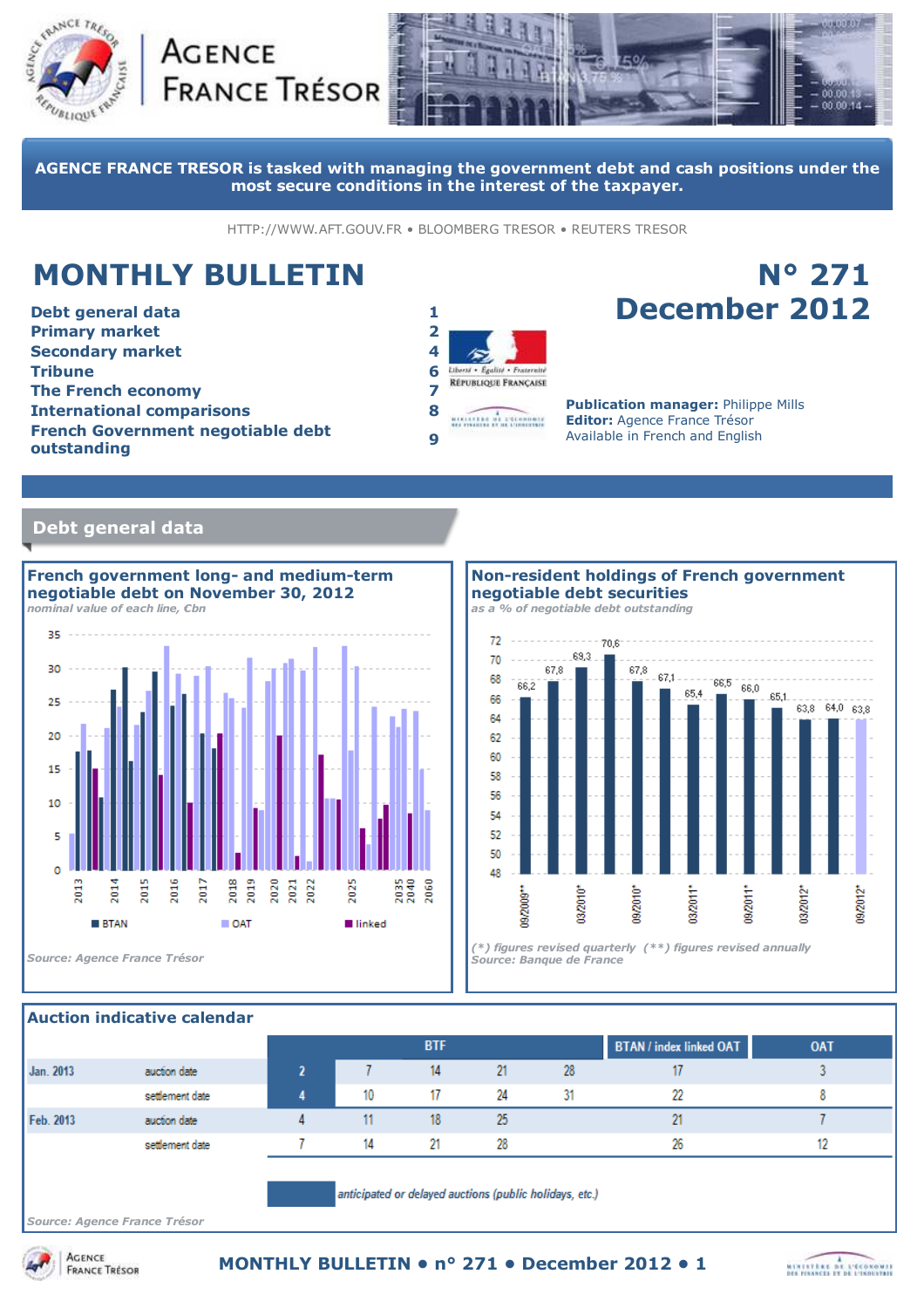### **NEWS BRIEF**

### **How have falling yields at issue contributed to financing central government debt?**

France's financing terms improved significantly in 2012, with yields-to-maturity at issue falling to historic lows for short-term, medium-term and long-term debt. Since the third quarter, BTF yields have hovered near zero and even been negative at times. The weighted average yield for the year stands at 0.08% (and at -0.01% in the fourth quarter), as compared to 0.81% in 2011, and the previous historic low of 0.45% in 2010. The weighted average yield on medium-term and long-term issues (BTANs and OATs) fell to a record low of 1.86%. The previous record lows were 2.53% in 2010 and 2.80% in 2011.

The very favourable interest rates for France at the short end of the yield curve led to three downward revisions of the 2012 cost of debt service, from the government's original estimate of €48.8bn in the Initial Budget Act, down to €46.4bn, representing a savings of €2.4bn. Falling yields-to-maturity at issue also made it possible to create new debt lines with low coupon yields (BTAN September 2014, with a coupon yield of 0.75%, BTAN July 2017, with a coupon yield of 1%, etc.), which will reduce the cost of debt service in coming years.

In addition, the steady decline in yields on BTANs and OATs at auctions led to issue premiums of some €8.4bn, net of buybacks, since 1 January 2012. Issue premiums are primarily generated when issuing older, off-the-run, lines, since their coupon yields are significantly higher than prevailing issue yields. In 2012, 29% of the AFT's gross issuance (or some €53bn) involved such lines. In practical terms, the estimate in the Budget Act is based on the fact that all central government bonds will be issued at par (100), and that, consequently, the government will receive the expected 100. However, when yields are falling, investors are willing to pay over par for off-the-run securities that offer higher coupon yields. These premiums generate a cash gain for the government and reduce the nominal cost of borrowing. They are recognised in the accounts as deferred income and amortised over the life of the security. Ultimately, issue premiums reduce the amount of debt that needs to be issued and help reduce the stock of Treasury bills (BTFs) outstanding. This stock will account for 12% of France's total outstanding negotiable debt at the end of 2012, down from a peak of 18.6% in 2009.

If the prevailing issue yields are higher than the coupon yields of the securities being issued, the securities will be sold with an issue discount, meaning at less than their par value. The net premiums stood at €1.7bn in 2011, €7.6bn in 2010 and €4.1bn in 2009, but 2008 saw a net issue discount of €2.6bn, following a discount of €2bn in 2007. However, this does not compromise the lasting positive impact of lower yields, which affect interest expense over the entire life of the securities issued with low coupon yields.



*Source: Agence France Trésor*





*Source: Agence France Trésor*



## **OATs and BTANs: indicative repayment schedule on**

**ACENCE FRANCE TRÉSOR**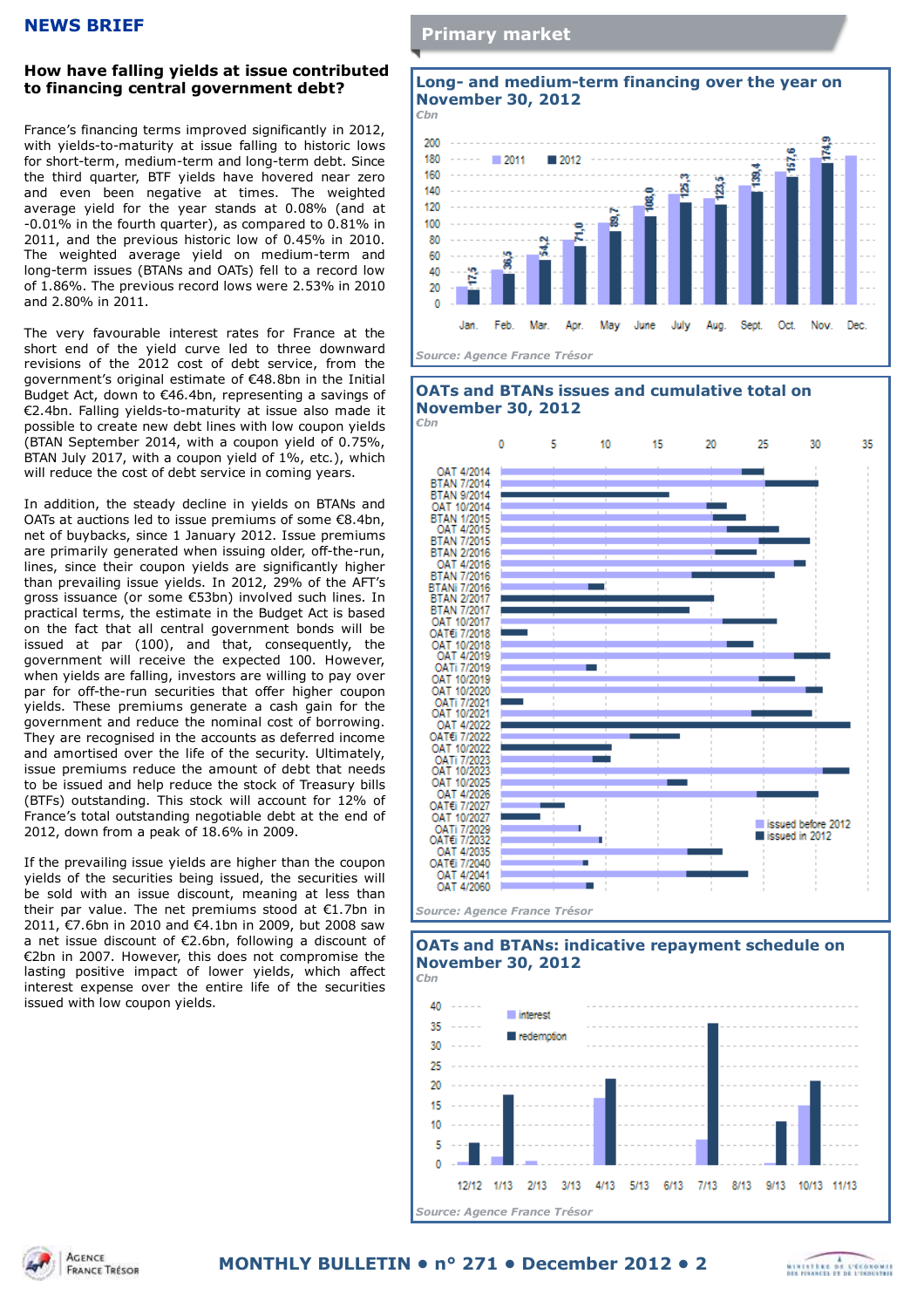#### **OAT and BTAN auctions - November 2012** OAT<sub>6</sub> years OAT 10 years OAT 23 years BTAN 2 years OAT 3 years BTAN<sub>5</sub> years BTANi 4 years OAT€i 10 years OAT€i 15 years 04/25/2019 10/25/2022 04/25/2035 09/25/2014 04/25/2015 07/25/2017 07/25/2016 07/25/2022 07/25/2027 4.25% 2.25% 4.75% 0.75% 3.50% 1.00% 0.45% 1.10% 1.85% **Auction date 10/31/2012 10/31/2012 10/31/2012 11/15/2012 11/15/2012 11/15/2012 11/15/2012 11/15/2012 11/15/2012** Settlement date 11/06/2012 11/06/2012 11/06/2012 11/20/2012 11/20/2012 11/20/2012 11/20/2012 11/20/2012 11/20/2012 **Amount announced\* <6,500 --- 7,500> <6,500 --- 7,500> <1,000 --- 1,500>** Bid amount\* 4,415 8,535 3,540 7,220 5,675 7,200 1,840 1,390 1,055 Amount served\* 1,485 4,369 1,640 2,537 2,135 2,815 560 445 325 NCTs after auction 281 556 454 31 0 729 64 80 10 **Total issued amount\* 1,766 4,925 2,094 2,568 2,135 3,544 624 525 335** Bid-to-cover ratio 2.97 1.95 2.16 2.85 2.66 2.56 3.29 3.12 3.25 Weighted average price 117.55% 100.26% 127.58% 101.20% 108.08% 101.09% 105.49% 108.51% 117.35% Yield to maturity 1.39% 2.22% 3.04% 0.10% 0.16% 0.76% -1.02% 0.20% 0.60% Indexation coefficient\* - - - - - - 1.04041 1.06999 1.05443

*\* €m*

*\*\* as of the settlement date*

*Source: Agence France Trésor*

#### **BTF auctions - November 2012**

|                             | <b>BTF</b><br>3 month | <b>BTF</b><br>6 month | <b>BTF</b><br>12 month |
|-----------------------------|-----------------------|-----------------------|------------------------|
| <b>Auction date</b>         | 11/05/2012            | 11/05/2012            | 11/05/2012             |
| <b>Issue</b>                | 12 weeks              | 23 weeks              | 49 weeks               |
| Settlement date             | 11/08/2012            | 11/08/2012            | 11/08/2012             |
| Maturity                    | 01/31/2013            | 04/18/2013            | 10/17/2013             |
| Amount served*              | 3,792                 | 1,596                 | 1,397                  |
| NCTs after auction*         | 0                     | $\mathbf 0$           | 0                      |
| Total issued amount*        | 3.792                 | 1,596                 | 1,397                  |
| Weighted average rate       | $-0.014%$             | $-0.007%$             | 0.019%                 |
| <b>Auction date</b>         | 11/12/2012            | 11/12/2012            | 11/12/2012             |
| <b>Issue</b>                | 13 weeks              | 22 weeks              | 48 weeks               |
| Settlement date             | 11/15/2012            | 11/15/2012            | 11/15/2012             |
| Maturity                    | 02/14/2013            | 04/18/2013            | 10/17/2013             |
| Amount served*              | 3,996                 | 1,335                 | 1,296                  |
| NCTs after auction*         | $\Omega$              | 5                     | 5                      |
| Total issued amount*        | 3,996                 | 1,340                 | 1,301                  |
| Weighted average rate       | $-0.014%$             | $-0.002%$             | 0.019%                 |
| <b>Auction date</b>         | 11/19/2012            | 11/19/2012            | 11/19/2012             |
| <b>Issue</b>                | 12 weeks              | 21 weeks              | 51 weeks               |
| Settlement date             | 11/22/2012            | 11/22/2012            | 11/22/2012             |
| Maturity                    | 02/14/2013            | 04/18/2013            | 11/14/2013             |
| Amount served*              | 3,997                 | 1,391                 | 1,595                  |
| NCTs after auction*         | 0                     | $\mathbf 0$           | 61                     |
| Total issued amount*        | 3,997                 | 1,391                 | 1,656                  |
| Weighted average rate       | $-0.016%$             | $-0.009%$             | 0.026%                 |
| <b>Auction date</b>         | 11/26/2012            | 11/26/2012            | 11/26/2012             |
| Issue                       | 13 weeks              | 24 weeks              | 50 weeks               |
| Settlement date             | 11/29/2012            | 11/29/2012            | 11/29/2012             |
| Maturity                    | 02/28/2013            | 05/16/2013            | 11/14/2013             |
| Amount served*              | 3,999                 | 1,591                 | 1,192                  |
| NCTs after auction*         | $\Omega$              | $\mathbf 0$           | 98                     |
| <b>Total issued amount*</b> | 3,999                 | 1,591                 | 1,290                  |
|                             |                       | $-0.010%$             | 0.019%                 |

**Source: Agence France Trésor**



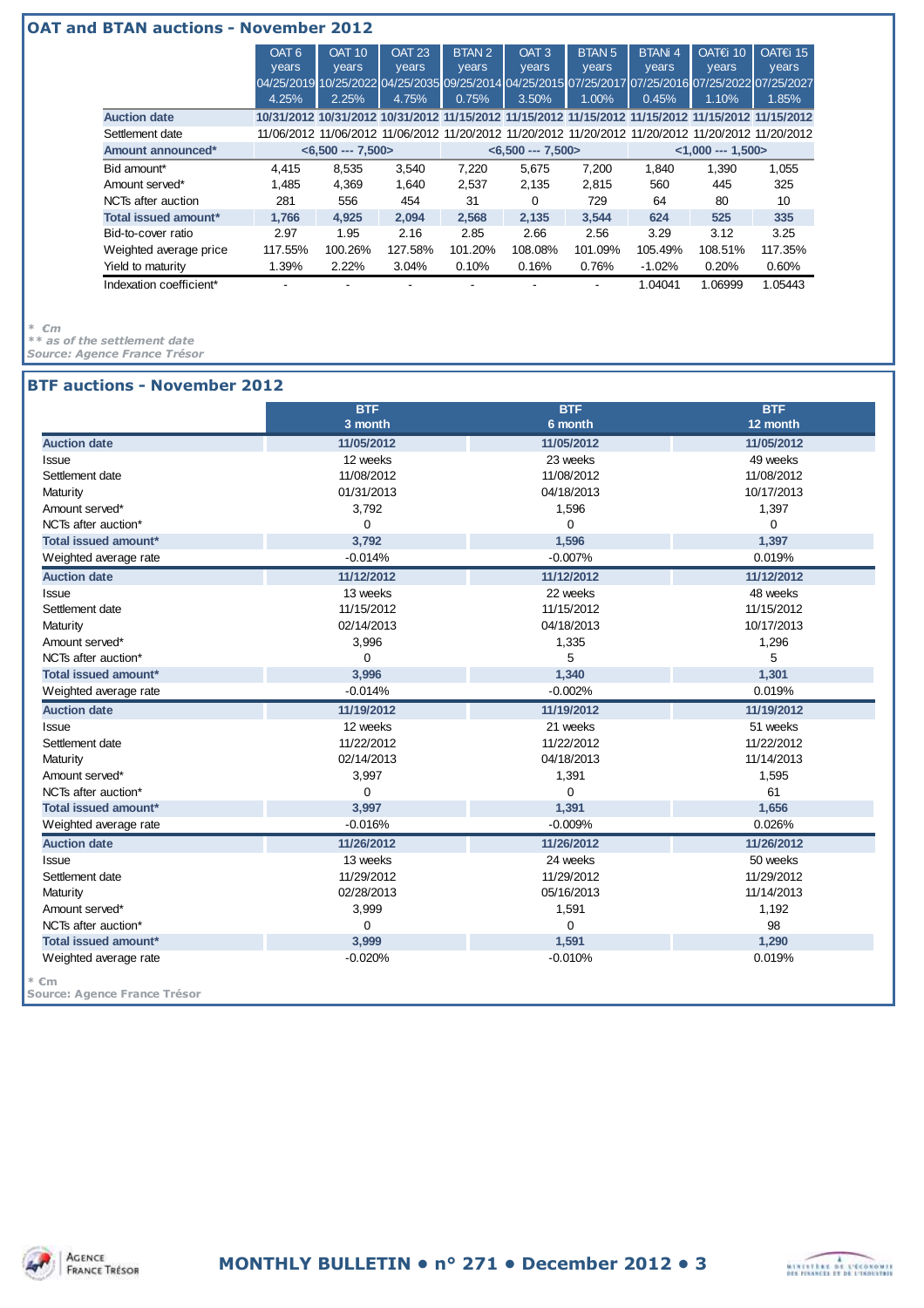### **Secondary market**



### **Breakeven inflation**





**OAT ownership by type of holder: Third quarter 2012** *structure in %* 6  $\overline{2}$ non-resident investors  $13$ 56 French insurance companies  $\Box$  French credit institutions **E** French UCITS 22 others (French) *Source: Banque de France*

*(1) difference between the yield of the OAT 3.75% April 2017 and the yield of the OATi 1% August 2017*

*(2) difference between the yield of the OAT 4.25% April 2019 and the yield of the OAT€i 2.25% August 2020*

*(3) difference between the yield of the OAT 5.5% April 2029 and the yield of the OATi 3.4% August 2029*

*(4) difference between the yield of the OAT 5.75% October 2032 and the yield of the OAT€i 3.15% August 2032*

| Negotiable government debt and swaps<br>Chn |             |             |             |             |             |             |             |                     |                     |
|---------------------------------------------|-------------|-------------|-------------|-------------|-------------|-------------|-------------|---------------------|---------------------|
| <b>EUR billion</b>                          | end<br>2005 | end<br>2006 | end<br>2007 | end<br>2008 | end<br>2009 | end<br>2010 | end<br>2011 | end of Oct.<br>2012 | end of Nov.<br>2012 |
| Negotiable government debt<br>outstanding   | 877         | 877         | 921         | 1,017       | 1,148       | 1,229       | 1,313       | 1,377               | 1,393               |
| of which index-linked securities            | 90          | 110         | 132         | 152         | 148         | 159         | 166         | 171                 | 173                 |
| OAT                                         | 593         | 610         | 641         | 681         | 719         | 816         | 888         | 938                 | 951                 |
| <b>BTAN</b>                                 | 189         | 200         | 202         | 198         | 215         | 226         | 247         | 265                 | 271                 |
| <b>BTF</b>                                  | 95          | 66          | 78          | 138         | 214         | 187         | 178         | 173                 | 171                 |
| Swaps outstanding                           | 52          | 44          | 42          | 28          | 20          | 16          | 13          | 11                  | 10                  |
| Average maturity of the negotiable debt     |             |             |             |             |             |             |             |                     |                     |
| before swaps                                | 6 years     | 7 years     | 7 years     | 6 years     | 6 years     | 7 years     | 7 years     | 7 years             | 7 years             |
|                                             | 267 days    | 45 days     | 51 days     | 292 days    | 246 days    | 68 days     | 57 days     | 59 days             | 43 days             |
| after swaps                                 | 6 years     | 7 years     | 7 years     | 6 years     | 6 years     | 7 years     | 7 years     | 7 years             | 7 years             |
|                                             | 228 days    | 16 days     | 29 days     | 276 days    | 233 days    | 60 days     | 52 days     | 56 days             | 40 days             |
| Source: Agence France Trésor                |             |             |             |             |             |             |             |                     |                     |

**ACENCE** 



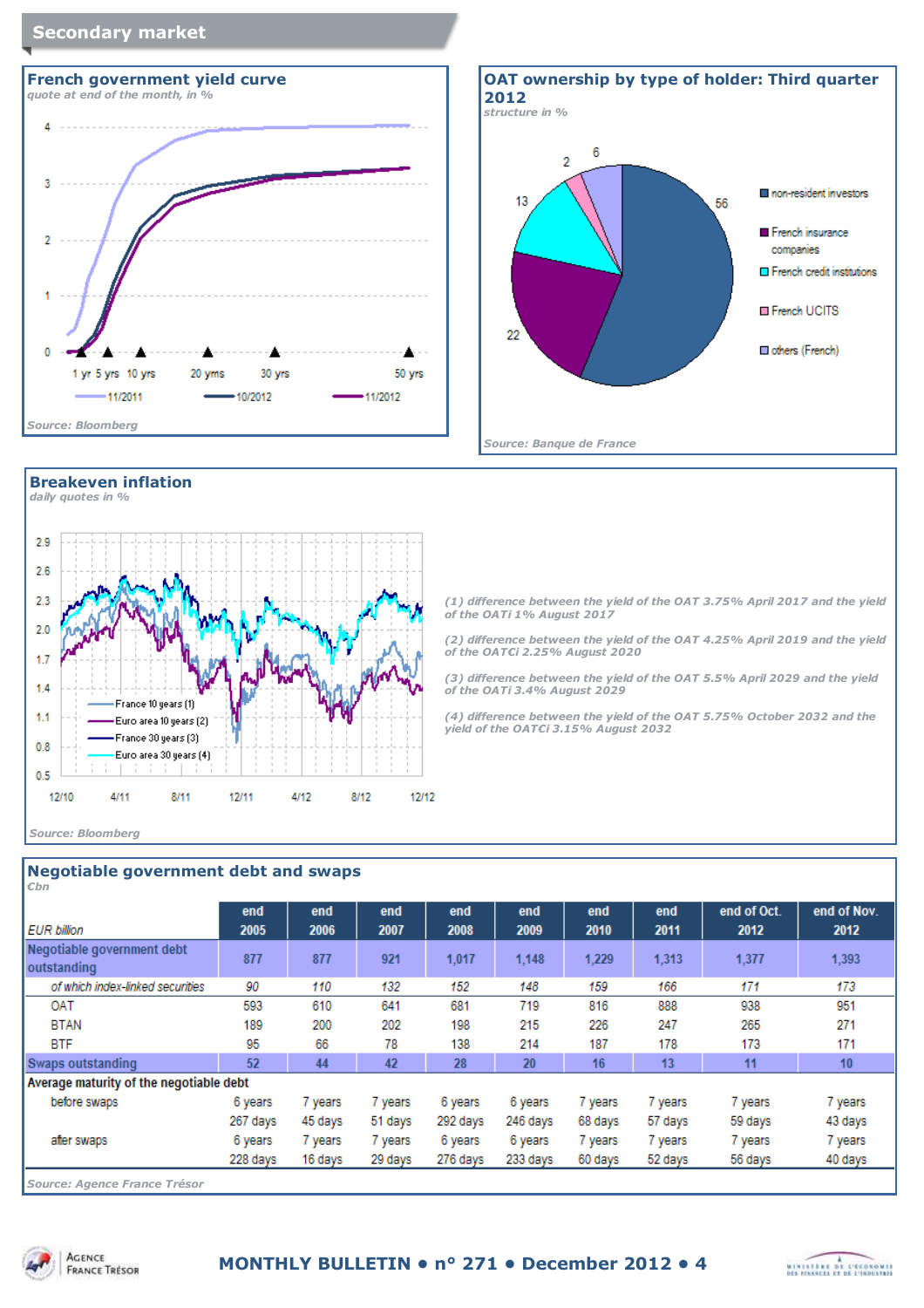





*Source: primary dealers*



*\* New rules since November 09 / See tab on page 10 and 11 for more details on stripped bonds Source: Euroclear France*

**MONTHLY BULLETIN • n° 271 • December 2012 • 5**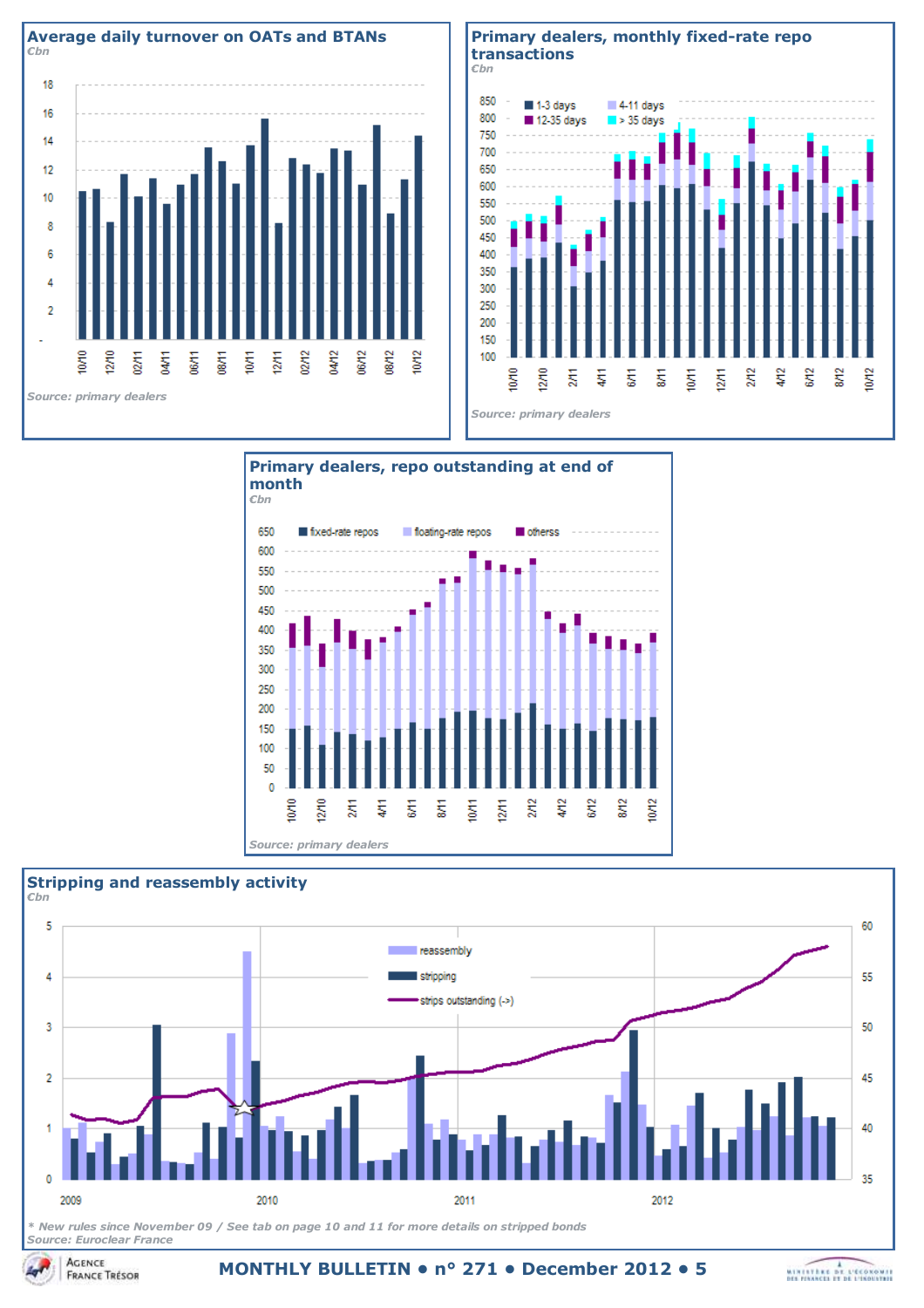## **Towards a rebalancing of the French growth model?**

### **by Jean Christophe Caffet, Economist, Natixis**

French gross domestic product growth in 2012 will in our opinion come in at zero, or virtually zero (+0.1% according to our latest estimates). This aggregate figure, which on the face of it is rather disappointing  $<sup>1</sup>$  and not</sup> very telling, nevertheless masks a reality that at first sight could be seen as a real oddity: for the first time in more than 10 years, French foreign trade has in fact contributed positively to activity (+0.6 percentage point of GDP), while French market shares have stabilised (around 3.2% of global exports) and the trade deficit has also been partially eliminated (i.e. reduced by around EUR 8 bn). Can the conjunction of these three factors - something that has not occurred simultaneously since 2001, when the trade balance was still at equilibrium and French market shares were close to 5% - be seen as the first signs of a rebalancing of the French growth model or the



unintended consequences of a favourable planetary alignment for French foreign trade?

We believe the answer can be found halfway between these two interpretations.

The good news is that, against a backdrop of stabilising terms of trade, the reduction in the French trade deficit is exclusively due to the balance of manufactured goods (mainly capital goods and transport equipment), while the energy bill continues to increase (+ EUR 2 bn over one year in October). Together with the improvement in the services balance, this reduction in the deficit in the goods balance should make it possible to offset the pronounced deterioration in the balance of incomes and current transfers, and ultimately result in a slight reduction in the country's borrowing requirements for the year as a whole (around 0.2 percentage point of GDP according to our forecasts).

The less good news is that this improvement in the balance of manufactured goods is mainly a result of the contraction in demand (stagnation of private consumption and gross fixed capital formation, destocking) rather than a vigorous increase in exports. Besides, the stabilisation of French market shares in 2012 - as in 1998, 2001 and 2009 - must be seen in light of the drastic slowdown in global trade, which has been contracting in year-on-year terms since the start of the summer (-3.8% in current dollars in Q3). Although the fact that French market shares were maintained and the significant cyclical stabilisation provided by foreign trade reflect the relative inertia of supply in France, they nevertheless remain positive developments that, via a partial reduction in excess demand, point to an incipient rebalancing of the French growth model.

While income sharing in the market sector and the very pronounced fiscal consolidation provided for in the Finance Bill will probably perpetuate this trend in 2013, the issue remains, more than ever, how to restore the supply capacity of the export sector. While France still has strong comparative advantages in certain sectors (agribusiness, mechanical, pharmaceuticals, etc.), the emergence of new competitors, especially in the most buoyant markets, could nevertheless represent a threat (see Chart).

*<sup>1</sup>The previous government's growth forecast in the Finance Bill was 1.75%, while the consensus of economists predicted 0.9% and Natixis 0.7%.*

**NB: this Agence France Trésor forum offers economists an opportunity to express their personal opinion. Thus, the above article strictly reflects the author's view, and should not be construed as expressing the viewpoints of Agence France Trésor or the Ministry of the Economy and Finance.**



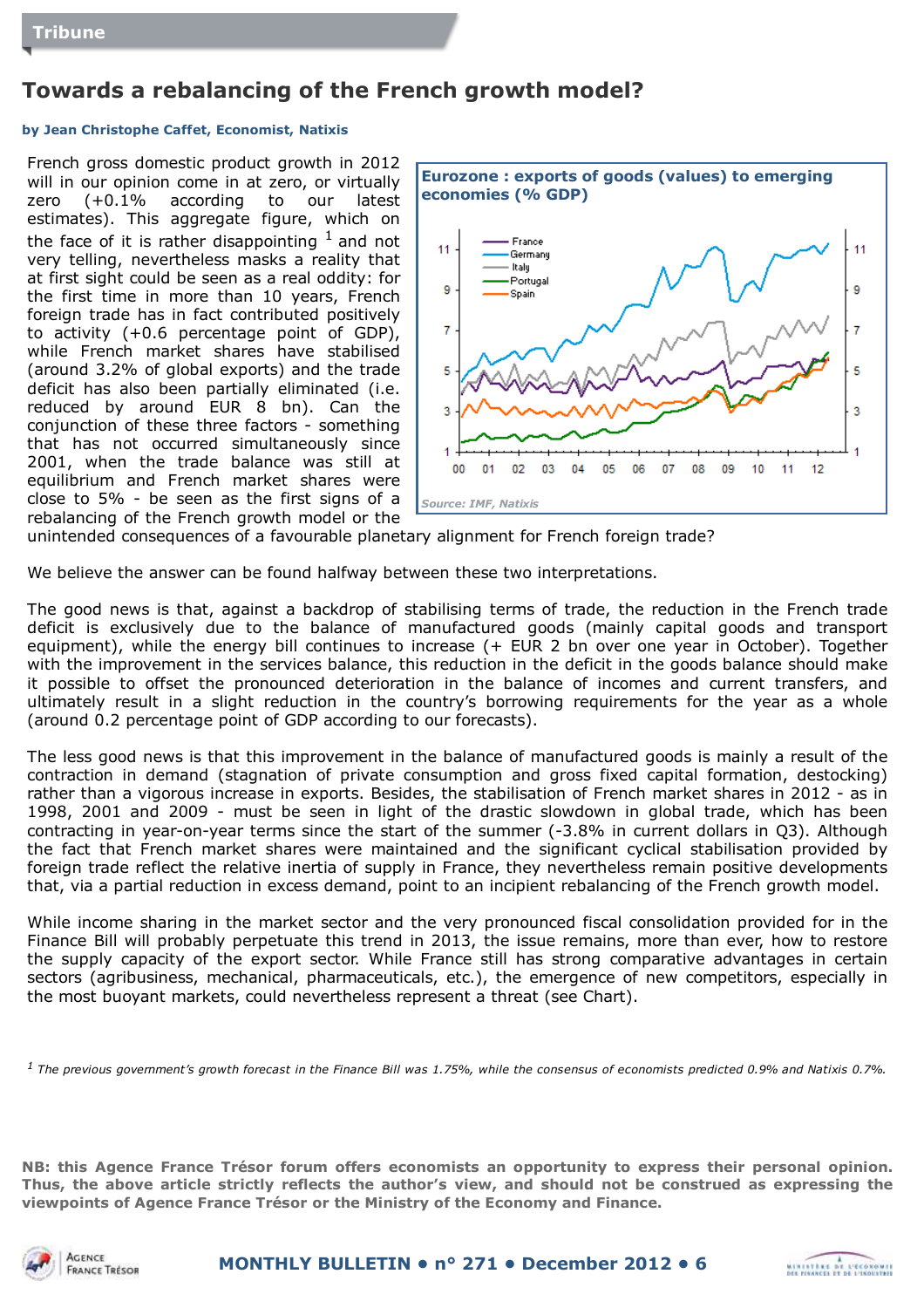### **The French economy**

#### **Macro-economic forecast** *Real growth rate as a %*

|                              | 2011 | 2012   | 2013 |
|------------------------------|------|--------|------|
| French GDP                   | 1.7  | 0.3    | 0.8  |
| Euro zone GDP                | 0.8  | $-2.1$ | 0.4  |
| Household consumption        | 0.3  | 0.2    | 0.3  |
| <b>Business investment</b>   | 5.1  | 0.1    | 1.5  |
| Exports                      | 5.3  | 2.7    | 4.8  |
| Imports                      | 4.9  | 1.3    | 3.8  |
| Consumer prices              | 2.1  | 2.0    | 1.8  |
| (on an annual average basis) |      |        |      |

*Source: PLF 2013 (09/28/2012)*



*Variation in %*



*Source: Insee, quarterly national accounts*

#### **Government budget monthly position** *€bn*

|                                                |           |          |                  | end of October level |          |
|------------------------------------------------|-----------|----------|------------------|----------------------|----------|
|                                                | 2010      | 2011     | 2010             | 2011                 | 2012     |
| General budget balance                         | $-150.80$ |          | $-90.09 -130.71$ | $-81.64$             | $-89.10$ |
| revenue                                        | 274.89    | 275.23   | 223.64           | 229.14               | 231.02   |
| expenditure                                    | 425.69    | 365.32   | 354.34           | 310.79               | 320.12   |
| <b>Balance of special Treasury</b><br>accounts | 2.00      | $-0.63$  | $-2.37$          | $-17.73$             | $-5.51$  |
| General budget outturn                         | $-148.80$ | $-90.72$ | $-133.08$        | $-99.37$             | $-94.61$ |
| $   -$                                         |           |          |                  |                      |          |

*Source: Ministry of the Economy and Finance*

| <b>Recent economic indicators</b>      |         |            |
|----------------------------------------|---------|------------|
| Industrial output*, year-on-year       | $-2.4%$ | 10/2012    |
| Household consumption,                 |         |            |
| year-on-year                           | $-0.9%$ | 10/2012    |
| Unemployment rate (ILO)                | 10.3%   | 9/2012     |
| Consumer prices,                       |         |            |
| year-on-year                           |         |            |
| all items                              | 1.4%    | 11/2012    |
| all items excluding tobacco            | 1.3%    | 11/2012    |
| Trade balance, fob-fob, sa (€bn)       | $-4.7$  | 10/2012    |
|                                        | $-5.0$  | 9/2012     |
| Current account balance, sa (€bn)      | $-2.8$  | 10/2012    |
|                                        | $-3.4$  | 9/2012     |
| 10-year constant maturity rate (TEC10) | 2.03%   | 11/30/2012 |
| 3-month interest rate (Euribor)        | 0.191%  | 11/30/2012 |

*\*manufactured goods / Sources: Insee, Ministry of the Economy and Finance, Banque de France*

1.2986

107.37

11/30/2012

11/30/2012

EUR/USD

EUR / JPY





*Source: PLF 2013 (09/28/2012)*

**ACENCE FRANCE TRESOR** 

MINISTERS DE L'ECONOMIE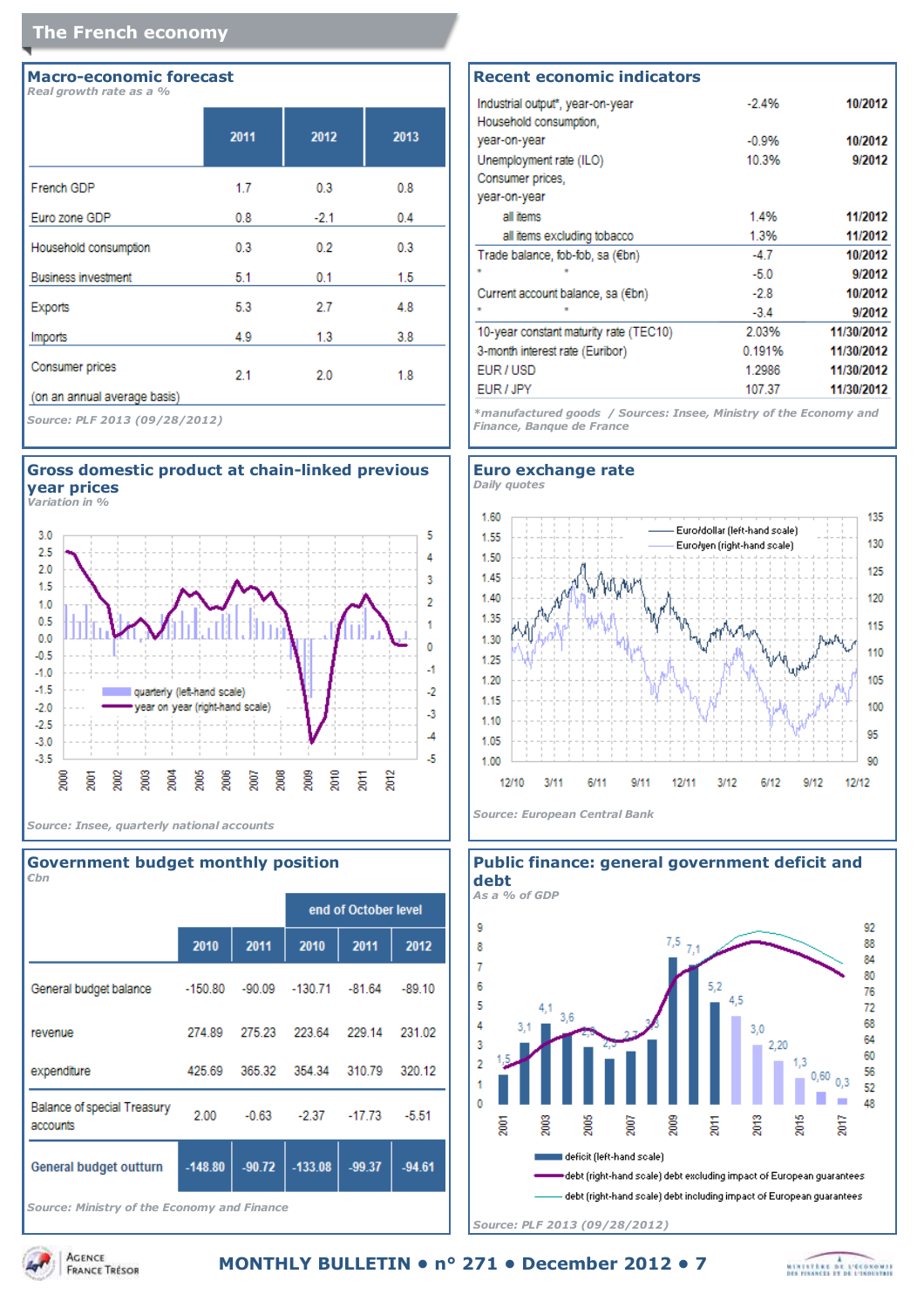| Timetable for the release of French economic indicators |  |  |  |
|---------------------------------------------------------|--|--|--|
|                                                         |  |  |  |

| January 2013                                                  | February 2013                                                |
|---------------------------------------------------------------|--------------------------------------------------------------|
| 01/08 Foreign trade in November                               | 02/07 Foreign trade in December                              |
| 01/09 Eurozone economic outlook - 1st quarter 2013            | 02/08 Industrial Investments: January survey                 |
| 01/10 Industrial output in November                           | 02/11 Industrial output in December                          |
| 01/10 Consumer prices: index for December                     | 02/12 Balance of payments in December                        |
| 01/11 Balance of payments in November                         | 02/14 Payroll employment: provisional results Q4-2012        |
| 01/16 Inflation (HICP): December index                        | 02/14 National quarterly accounts: first results Q4-2012     |
| 01/23 Industrial trends: monthly survey for January           | 02/20 Industrial trends: February survey                     |
| 01/25 Job seekers in December                                 | 02/20 Consumer prices: index for January                     |
| 01/28 New building starts in December                         | 02/26 New building starts in January                         |
| 01/29 Household confidence survey: January survey             | 02/26 Job seekers in January                                 |
| 01/31 Household consumption of manufactured goods in December | 02/27 Household confidence survey: February survey           |
| 01/31 Industrial producer prices: December index              | 02/28 Household consumption of manufactured goods in January |
| 01/31 Household consumption of manufactured goods in December | 02/28 Inflation (HICP): January index                        |
|                                                               | 02/28 Industrial producer prices: January index              |
|                                                               |                                                              |

*Sources: Insee, Eurostat*





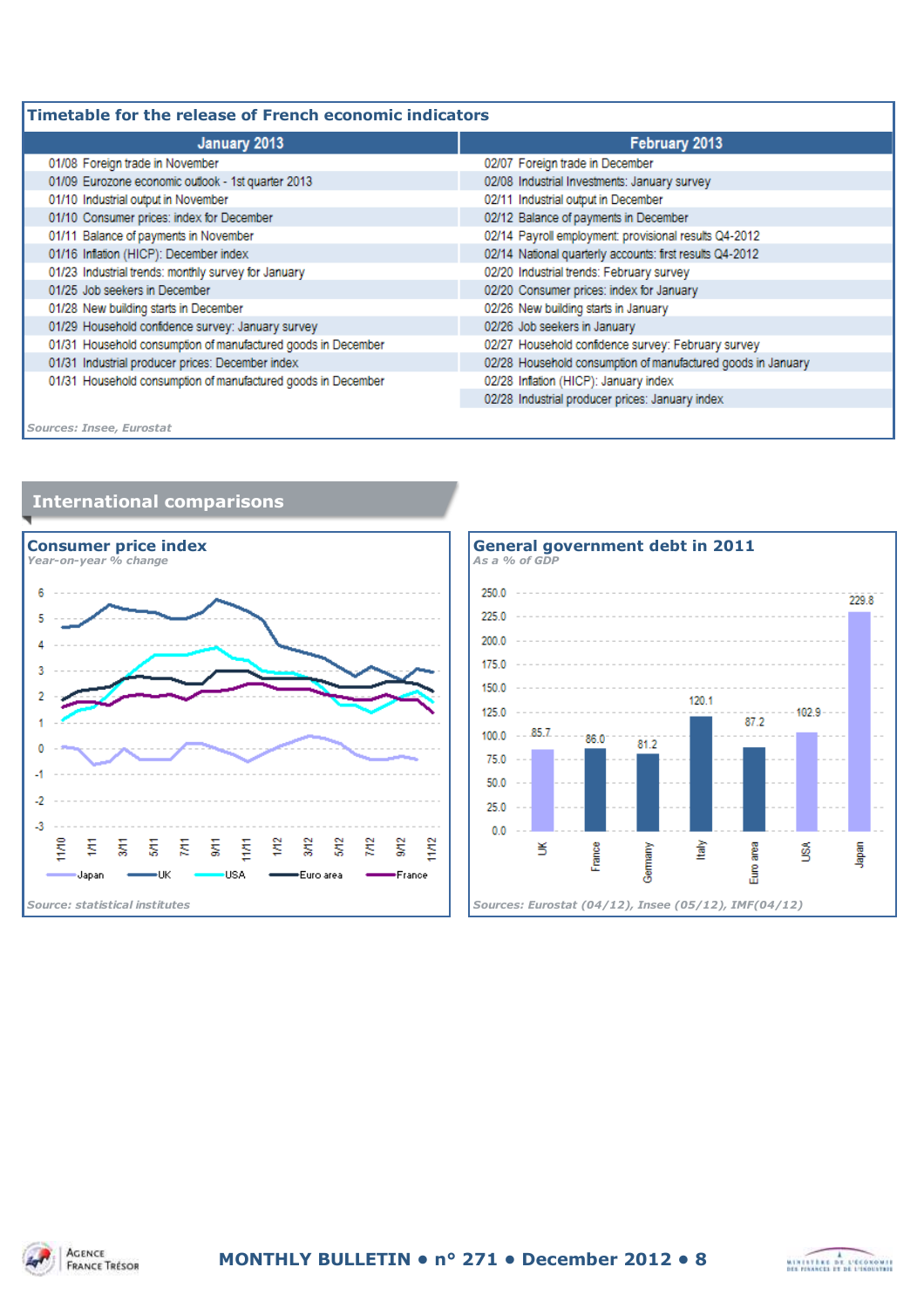### **Treasury notes at November 30, 2012** *In euros*

| "ISIN CODE Euroclear France" | <b>Bond</b>                  | Outstanding       | "ISIN CODE Euroclear France" | Face value    |
|------------------------------|------------------------------|-------------------|------------------------------|---------------|
|                              | <b>Maturity 2013</b>         | 46,086,000,000    |                              |               |
| FR0113087466                 | BTAN 3.75% 12 January 2013   | 17,655,000,000    |                              |               |
| FR0114683842                 | BTAN 4.5% 12 July 2013       | 17,725,000,000    |                              |               |
| FR0119580019                 | BTAN 2% 25 September 2013    | 10,706,000,000    |                              |               |
|                              | <b>Maturity 2014</b>         | 72,870,000,000    |                              |               |
| FR0116114978                 | BTAN 2.5% 12 January 2014    | 26,757,000,000    |                              |               |
| FR0116843535                 | BTAN 3% 12 July 2014         | 30,019,000,000    |                              |               |
| FR0120634490                 | BTAN 0.75% 25 September 2014 | 16,094,000,000    |                              |               |
|                              | <b>Maturity 2015</b>         | 52,924,000,000    |                              |               |
| FR0117836652                 | BTAN 2.5% 15 January 2015    | 23,415,000,000    |                              |               |
| FR0118462128                 | BTAN 2% 12 July 2015         | 29,509,000,000    |                              |               |
|                              | <b>Maturity 2016</b>         | 60,839,485,120    |                              |               |
| FR0119105809                 | BTAN 2.25% 25 February 2016  | 24,423,000,000    |                              |               |
| FR0119580050                 | BTAN 2.5% 25 July 2016       | 26,119,000,000    |                              |               |
| FR0119105791                 | BTANi 0.45% 25 July 2016     | 10,297,485,120(1) | 1.03952                      | 9,906,000,000 |
|                              | <b>Maturity 2017</b>         | 38,331,000,000    |                              |               |
| FR0120473253                 | BTAN 1.75% 25 February 2017  | 20,302,000,000    |                              |               |
| FR0120746609                 | BTAN 1% 25 July 2017         | 18,029,000,000    |                              |               |

### **Total Treasury notes 271,050,485,120 Average maturity of BTNs 2 years and 130 days**

**(1) Indexed bonds outstanding = face value x indexation coefficient**

AGENCE **FRANCE TRESOR** 

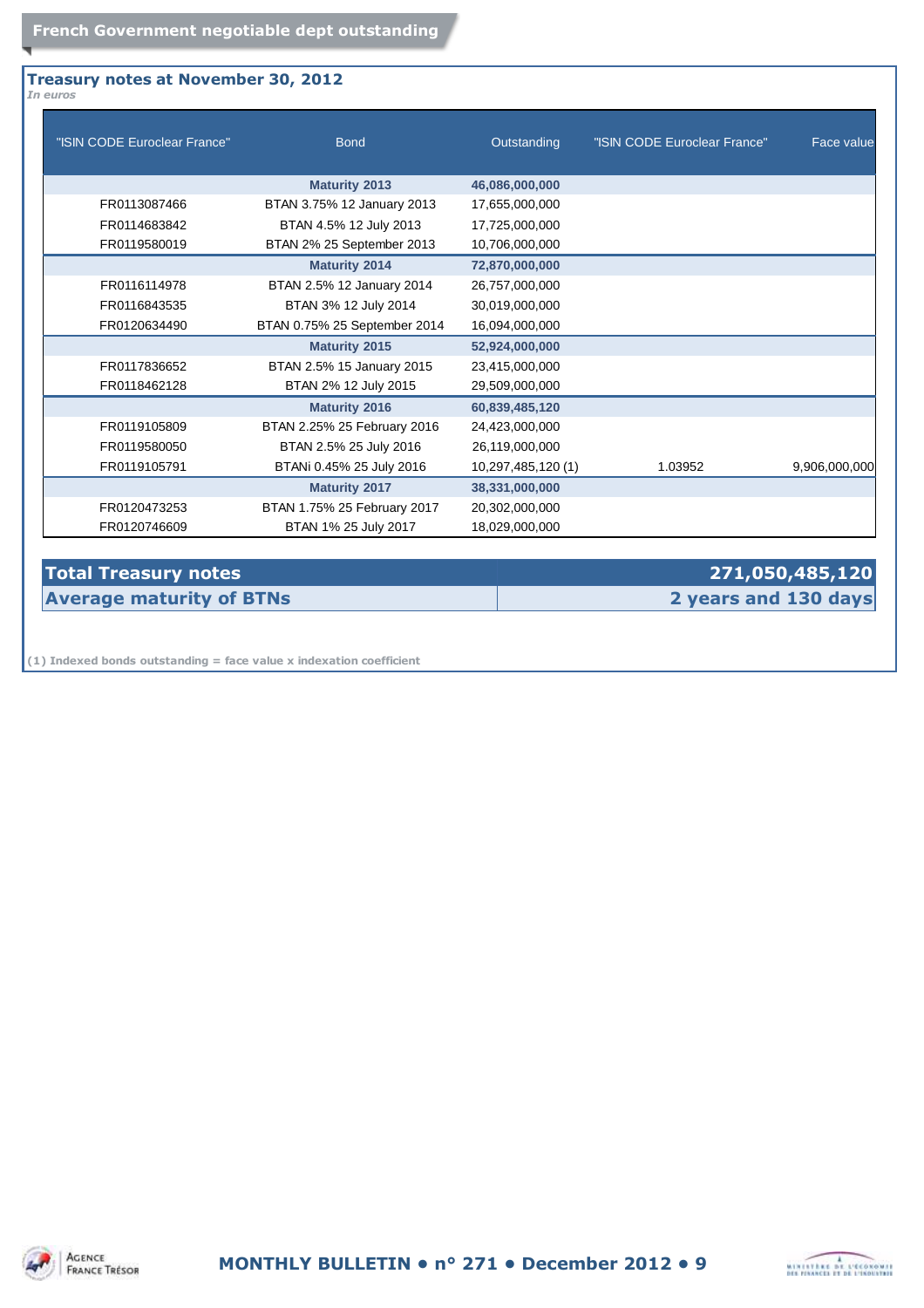### **Fungible Treasury bonds at November 30, 2012**

| <b>ISIN CODE</b><br><b>Euroclear France</b> | <b>Bond</b>                     | Outstanding        | Indexation<br>coefficient | Face value     | <b>Stripped</b> |
|---------------------------------------------|---------------------------------|--------------------|---------------------------|----------------|-----------------|
|                                             | <b>Maturity 2012</b>            | 5,431,123,869      |                           |                |                 |
| FR0000570780                                | OAT 8.5% 26 December 2012       | 5,431,123,869      |                           |                |                 |
|                                             | <b>Maturity 2013</b>            | 60,480,799,523     |                           |                |                 |
| FR0000188989                                | OAT 4% 25 April 2013            | 21,639,933,879     |                           |                |                 |
| FR0000188955                                | OATi 2.5% 25 July 2013          | 17,767,707,965 (1) | 1.18186                   | 15,033,682,471 |                 |
| FR0010011130                                | OAT 4% 25 October 2013          | 21,073,157,679     |                           |                |                 |
|                                             | <b>Maturity 2014</b>            | 45,893,074,224     |                           |                |                 |
| FR0010061242                                | OAT 4% 25 April 2014            | 24,309,102,234     |                           |                |                 |
| FR0010112052                                | OAT 4% 25 October 2014          | 21,583,971,990     |                           |                |                 |
|                                             | <b>Maturity 2015</b>            | 76,398,258,173     |                           |                |                 |
| FR0010163543                                | OAT 3.5% 25 April 2015          | 26,547,313,893     |                           |                |                 |
| FR0010135525                                | OAT€i 1.6% 25 July 2015         | 16,614,944,280 (1) | 1.18239                   | 14,052,000,000 |                 |
| FR0010216481                                | OAT 3% 25 October 2015          | 33,236,000,000     |                           |                |                 |
|                                             | <b>Maturity 2016</b>            | 57,859,000,000     |                           |                |                 |
| FR0010288357                                | OAT 3.25% 25 April 2016         | 29,070,000,000     |                           |                |                 |
| FR0000187361                                | OAT 5% 25 October 2016          | 28,789,000,000     |                           |                | 457,263,600     |
|                                             | <b>Maturity 2017</b>            | 79,218,607,550     |                           |                |                 |
| FR0010415331                                | OAT 3.75% 25 April 2017         | 30,235,000,000     |                           |                |                 |
| FR0010235176                                | OATi 1% 25 July 2017            | 22,660,607,550 (1) | 1.12209                   | 20,195,000,000 |                 |
| FR0010517417                                | OAT 4.25% 25 October 2017       | 26,323,000,000     |                           |                |                 |
|                                             | <b>Maturity 2018</b>            | 52,221,492,400     |                           |                |                 |
| FR0010604983                                | OAT 4% 25 April 2018            | 25,520,000,000     |                           |                |                 |
| FR0011237643                                | OAT€i 0.25% 25 July 2018        | 2,591,492,400 (1)  | 1.02837                   | 2,520,000,000  |                 |
| FR0010670737                                | OAT 4.25% 25 October 2018       | 24,110,000,000     |                           |                |                 |
|                                             | <b>Maturity 2019</b>            | 78,104,050,633     |                           |                |                 |
| FR0000189151                                | OAT 4.25% 25 April 2019         | 31,478,000,000     |                           |                |                 |
| FR0010850032                                | OATi 1.3% 25 July 2019          | 9,681,041,280 (1)  | 1.05596                   | 9,168,000,000  |                 |
| FR0000570921                                | OAT 8.5% 25 October 2019        | 8,844,392,893      |                           |                | 5,605,300,100   |
| FR0010776161                                | OAT 3.75% 25 October 2019       | 28,078,000,000     |                           |                |                 |
| FR0000570954                                | OAT cap. 9.82% 31 December 2019 | 22,616,460 (2)     |                           | 6,692,154      |                 |
|                                             | <b>Maturity 2020</b>            | 84,718,634,000     |                           |                |                 |
| FR0010854182                                | OAT 3.5% 25 April 2020          | 29,871,000,000     |                           |                |                 |
| FR0010050559                                | OAT€i 2.25% 25 July 2020        | 24,102,634,000 (1) | 1.20664                   | 19,975,000,000 |                 |
| FR0010949651                                | OAT 2.5% 25 October 2020        | 30,745,000,000     |                           |                |                 |
|                                             | <b>Maturity 2021</b>            | 63,178,083,800     |                           |                |                 |
| FR0010192997                                | OAT 3.75% 25 April 2021         | 31,402,000,000     |                           |                |                 |
| FR0011347046                                | OATi 0.1% 25 July 2021          | 2,095,083,800 (1)  | 1.00004                   | 2,095,000,000  |                 |
| FR0011059088                                | OAT 3.25% 25 October 2021       | 29,681,000,000     |                           |                |                 |
|                                             | <b>Maturity 2022</b>            | 63,293,486,410     |                           |                |                 |
| FR0000571044                                | OAT 8.25% 25 April 2022         | 1,243,939,990      |                           |                | 708,468,400     |
| FR0011196856                                | OAT 3% 25 April 2022            | 33,062,000,000     |                           |                |                 |
| FR0010899765                                | OAT€i 1.1% 25 July 2022         | 18,370,546,420 (1) | 1.07267                   | 17,126,000,000 |                 |
| FR0011337880                                | OAT 2.25% 25 October 2022       | 10,617,000,000     |                           |                |                 |

**(1) Indexed bonds outstanding = face value x indexation coefficient**

**(2) Including coupons capitalized at 31/12/2010; not open to subscription**

**(3) Revised updated on 28/03/2010; not open to subscription**

**OATi: OAT indexed on the French consumer prices index (excluding tobacco) OAT€i: OAT indexed on the eurozone harmonized index of consumer prices (excluding tobacco)**

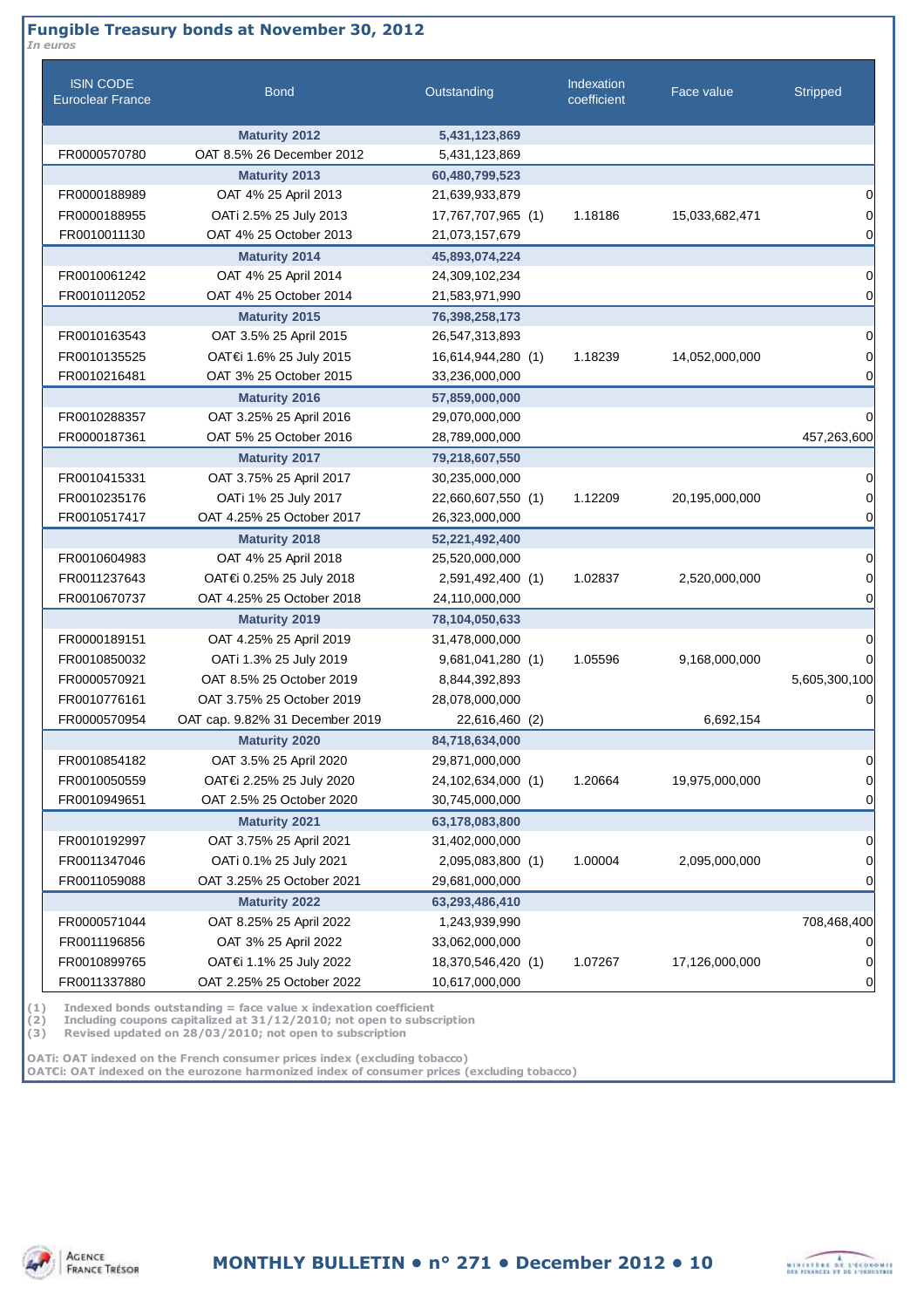#### **Fungible Treasury bonds at November 30, 2012** *In euros*

| <b>ISIN CODE</b><br><b>Euroclear France</b> | <b>Bond</b>                   | Outstanding        | <b>Indexation</b><br>coefficient | Face value     | <b>Stripped</b> |
|---------------------------------------------|-------------------------------|--------------------|----------------------------------|----------------|-----------------|
|                                             | <b>Maturity 2023</b>          | 55,226,323,343     |                                  |                |                 |
| FR0000571085                                | OAT 8.5% 25 April 2023        | 10,606,195,903     |                                  |                | 6,373,925,000   |
| FR0010585901                                | OATi 2.1% 25 July 2023        | 11,391,127,440 (1) | 1.08777                          | 10,472,000,000 | $\Omega$        |
| FR0010466938                                | OAT 4.25% 25 October 2023     | 33,229,000,000     |                                  |                | 233,452,000     |
|                                             | <b>Maturity 2025</b>          | 17,780,928,118     |                                  |                |                 |
| FR0000571150                                | OAT 6% 25 October 2025        | 17,780,928,118     |                                  |                | 3,023,326,900   |
|                                             | <b>Maturity 2026</b>          | 30,306,000,000     |                                  |                |                 |
| FR0010916924                                | OAT 3.5% 25 April 2026        | 30,306,000,000     |                                  |                | 214,550,000     |
|                                             | <b>Maturity 2027</b>          | 10,251,587,560     |                                  |                |                 |
| FR0011008705                                | OAT€i 1.85% 25 July 2027      | 6,455,587,560 (1)  | 1.05708                          | 6,107,000,000  | 0               |
| FR0011317783                                | OAT 2.75% 25 October 2027     | 3,796,000,000      |                                  |                | 0               |
|                                             | <b>Maturity 2028</b>          | 19,091,126         |                                  |                |                 |
| FR0000571226                                | OAT zéro coupon 28 March 2028 | 19,091,126 (3)     |                                  | 46,232,603     |                 |
|                                             | <b>Maturity 2029</b>          | 33,776,155,858     |                                  |                |                 |
| FR0000571218                                | OAT 5.5% 25 April 2029        | 24,265,880,458     |                                  |                | 4,406,409,500   |
| FR0000186413                                | OATi 3.4% 25 July 2029        | 9,510,275,400 (1)  | 1.24007                          | 7,669,144,000  | 0               |
|                                             | <b>Maturity 2032</b>          | 34,499,877,680     |                                  |                |                 |
| FR0000188799                                | OAT€i 3.15% 25 July 2032      | 11,768,555,080 (1) | 1.22258                          | 9,626,000,000  | 0               |
| FR0000187635                                | OAT 5.75% 25 October 2032     | 22,731,322,600     |                                  |                | 11,845,799,000  |
|                                             | <b>Maturity 2035</b>          | 21,183,000,000     |                                  |                |                 |
| FR0010070060                                | OAT 4.75% 25 April 2035       | 21,183,000,000     |                                  |                | 5,700,186,000   |
|                                             | <b>Maturity 2038</b>          | 23,889,000,000     |                                  |                |                 |
| FR0010371401                                | OAT 4% 25 October 2038        | 23,889,000,000     |                                  |                | 4,538,150,000   |
|                                             | <b>Maturity 2040</b>          | 9,483,471,260      |                                  |                |                 |
| FR0010447367                                | OAT€i 1.8% 25 July 2040       | 9,483,471,260 (1)  | 1.13249                          | 8,374,000,000  | 0               |
|                                             | <b>Maturity 2041</b>          | 23,650,000,000     |                                  |                |                 |
| FR0010773192                                | OAT 4.5% 25 April 2041        | 23,650,000,000     |                                  |                | 6,383,000,000   |
|                                             | <b>Maturity 2055</b>          | 14,926,000,000     |                                  |                |                 |
| FR0010171975                                | OAT 4% 25 April 2055          | 14,926,000,000     |                                  |                | 5,375,167,000   |
|                                             | <b>Maturity 2060</b>          | 8,852,000,000      |                                  |                |                 |
| FR0010870956                                | OAT 4% 25 April 2060          | 8,852,000,000      |                                  |                | 3,185,000,000   |

| 950,640,045,527      |
|----------------------|
| 58,049,997,500       |
| 6.3%                 |
| 9 years and 254 days |
|                      |

(1) Indexed bonds outstanding = face value x indexation coefficient<br>
(2) Including coupons capitalized at  $31/12/2010$ ; not open to subsc<br>
(3) Revised updated on 28/03/2010; not open to subscription **(2) Including coupons capitalized at 31/12/2010; not open to subscription**

**(3) Revised updated on 28/03/2010; not open to subscription**

**OATi: OAT indexed on the French consumer prices index (excluding tobacco) OAT€i: OAT indexed on the eurozone harmonized index of consumer prices (excluding tobacco)**